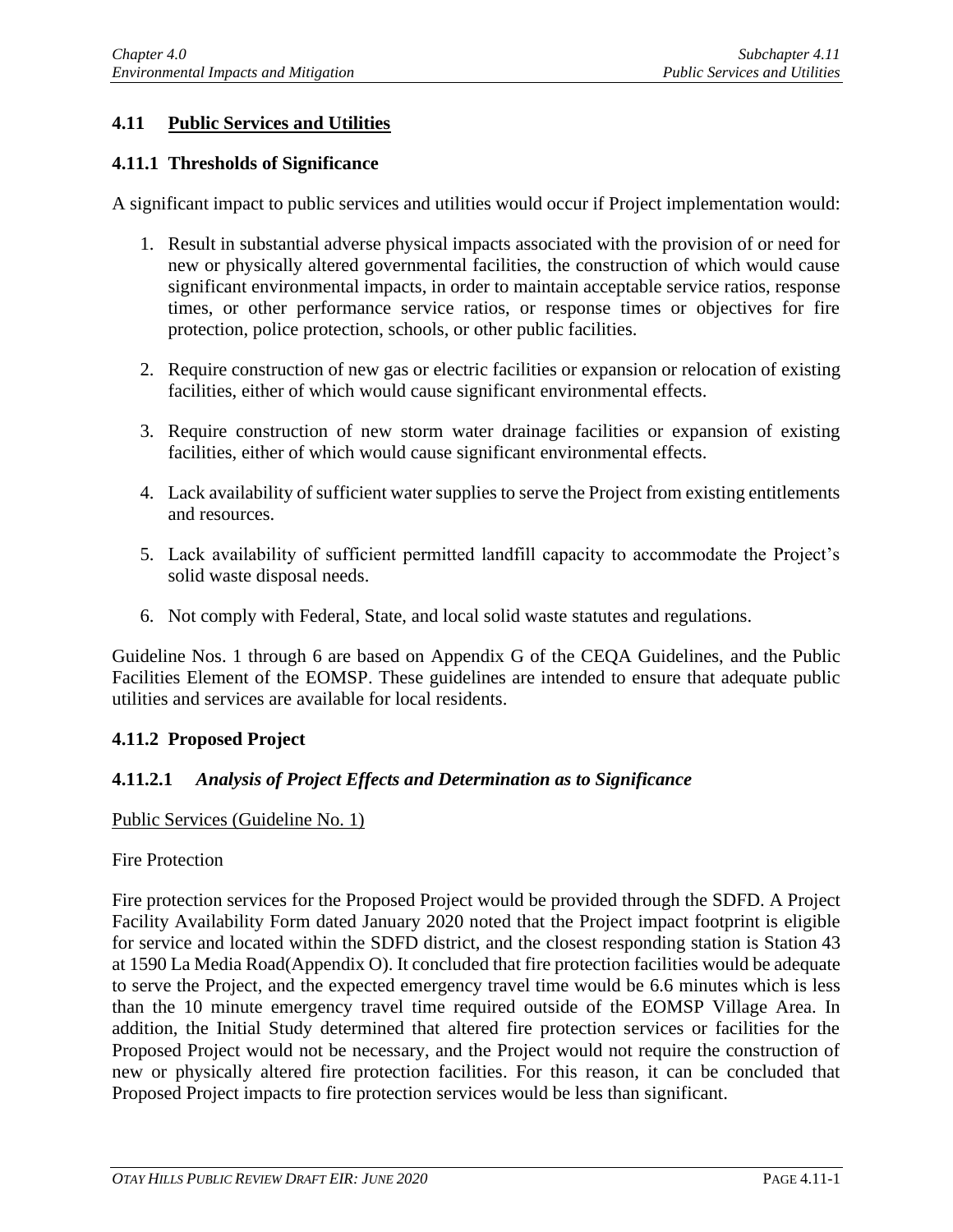## Police Protection

Police protection services for the Proposed Project would be provided through the County Sheriff's Department. The Initial Study concluded that altered police services or facilities for the Proposed Project would not be necessary, and the Proposed Project would not require the construction of new or physically altered police protection facilities. For this reason, it can be concluded that Proposed Project impacts to police protection services would be less than significant.

### **Schools**

The Project site is located in both the San Ysidro School District and Sweetwater Union High School District. The Proposed Project, however, would not include the development of any residences or other population-generating component. Therefore, the Project would not increase the student population in the area, and no impacts to schools would occur.

### Other Public Facilities

The Proposed Project would not include the development of any residences or other populationgenerating component. Therefore, the Project would not increase the population in the area, and no impacts to other public facilities (e.g., libraries, parks, health centers) would occur.

### Gas and Electric Facilities (Guideline No. 2)

Gas and electric services would be provided to the Project impact footprint by SDG&E. As discussed in Subchapter 3.11, electrical conduits were installed in Calzada de la Fuente (Energy Center Way) and extend onto the entrance of the Project site and no offsite improvements would be required. Proposed Project construction and operations would use only minimal amounts of electricity and gas and would not require new gas or electric facilities or expansion of existing facilities.

The Project Applicant has been coordinating with SDG&E throughout the Project planning process. Proposed mining operations would not affect transmission line facilities within the on-site SDG&E easement described above, based on the fact that a 50-foot setback from the on-site towers, as required by SDG&E, would be maintained. The relocated natural gas line easement is just inside of the Project impact footprint, along its western and southern boundaries; similarly, potential impacts to the gas line located along the western and southern boundaries of the Project impact footprint would be avoided through project design measures described in Subsection 2.3.1.4 and Section 9.2.7 of this EIR For this reason, Project impacts to gas and electric facilities would be less than significant.

## Stormwater Drainage Facilities (Guideline No. 3)

The Proposed Project design does not include a substantial storm drain system, as the impact footprint generally would not encompass permanent structures such as paved roads and buildings that require extensive storm drain facilities. Proposed drainage structures are all located within the Project impact footprint and would include a series of swales, brow ditches, and/or berms to collect and convey runoff into appropriate areas including detention basins and existing drainage outlet points. Less than significant impacts related to the capacity of existing or planned storm drain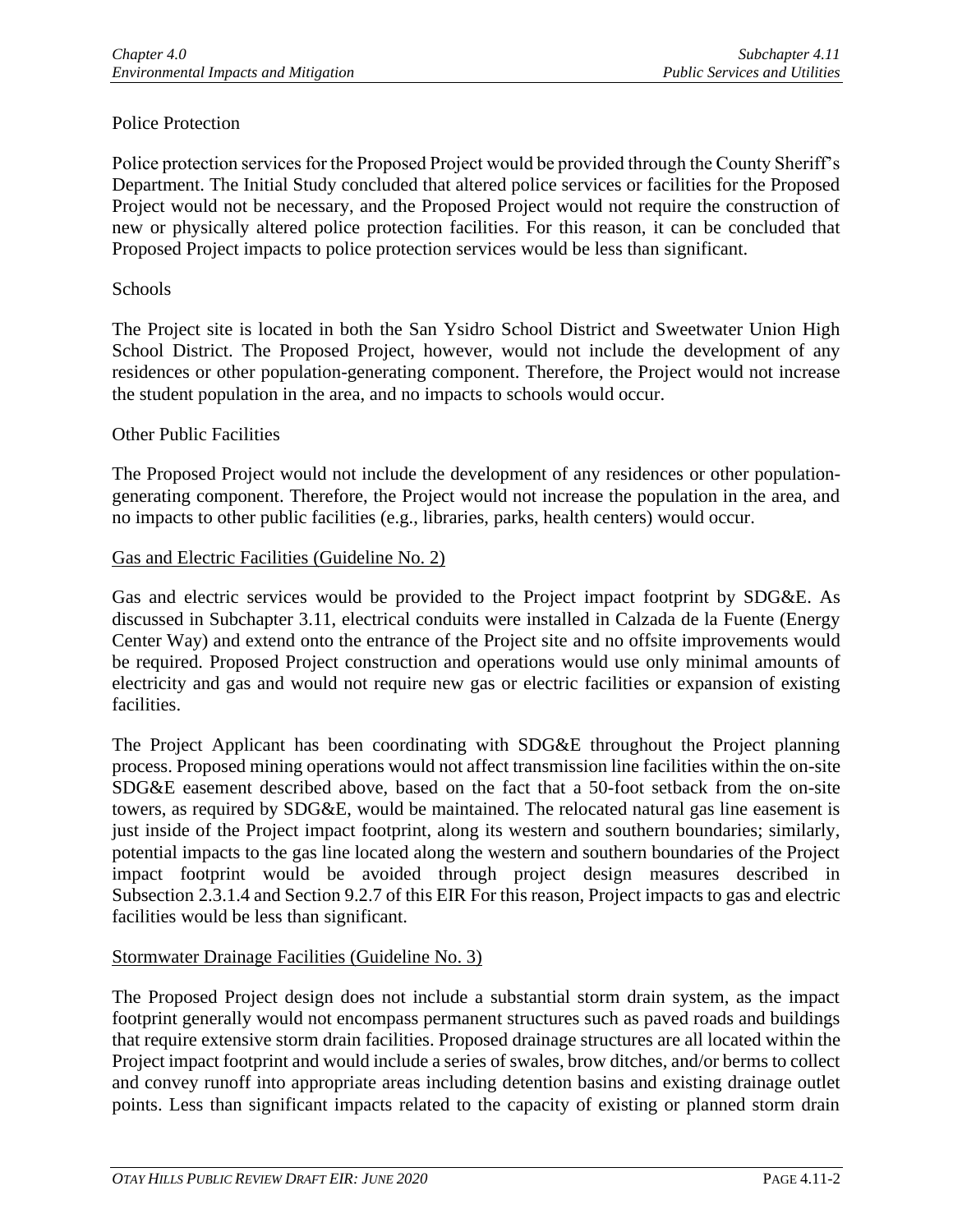systems would result from implementation of the Proposed Project. Refer to Subchapter 4.2, Hydrology/Water Quality, for a more detailed discussion.

#### Water Supply (Guideline No. 4)

As noted previously, the Project impact footprint is located within the OWD; however, it is not currently served by the OWD's southern service area (Improvement District 22). Policy PF-1 of the Public Facilities Element of the EOMSP requires development proposals to provide water service to meet the needs of development in East Otay Mesa. A Service Availability Letter from OWD dated January 2020 identified adequate water resources were available for the Proposed Project with annexation into Improvement District 22 (Appendix O). As the Proposed Project design includes provision for annexation to OWD, it can be concluded that Proposed Project impacts to water supply would be less than significant.

#### Solid Waste (Guideline Nos. 5 and 6)

The landfills currently operating in the County for public use are either privately owned and operated, federally owned and operated, or are operated by the City of San Diego. The Sycamore, Otay, and Borrego landfills are owned and operated by private companies. Las Pulgas and San Onofre landfills are owned and operated by the U.S. Marine Corps (USMC), and the Miramar Landfill is owned and operated by the City of San Diego on leased U.S. Department of the Navy land. The USMC-operated landfills are not available for public disposal. The Initial Study concluded that the Proposed Project, which would generate a minimal amount of solid waste such as trash from office and maintenance activities, would deposit all waste at one of the permitted, active solid waste facilities within the County. In addition, an IDEFO is proposed as part of Phase 4 of the Proposed Project as described in Subsection 2.3.1.2. The IDEFO would be operated in accordance with CalRecycle regulations relating to the operation of an IDEFO (Title 14, Natural Resources, Division 7, Chapter 3). Prior to any fill activities associated with the IDEFO, the owner/operator would submit an Enforcement Agency Notification to the County of San Diego LEA along with an Operations Plan. The LEA would inspect the IDEFO on a quarterly basis.

The IDEFO would result in a beneficial impact as it would provide an additional receiver site for inert material that would otherwise be hauled to local landfills. As such, impacts relating to solid waste and compliance with solid waste statutes and regulations would be less than significant.

## **4.11.2.2** *Significance of Impacts Prior to Mitigation*

All public services and utilities impacts would be less than significant.

## **4.11.2.3** *Mitigation Measures*

Because no significant impact would occur, no mitigation measures would be required.

## **4.11.2.4** *Conclusion*

Based on the discussions provided above, potential Project-specific and cumulative impacts to public services and utilities associated with implementation of the Proposed Project would be effectively avoided or reduced to less than significant levels through conformance with the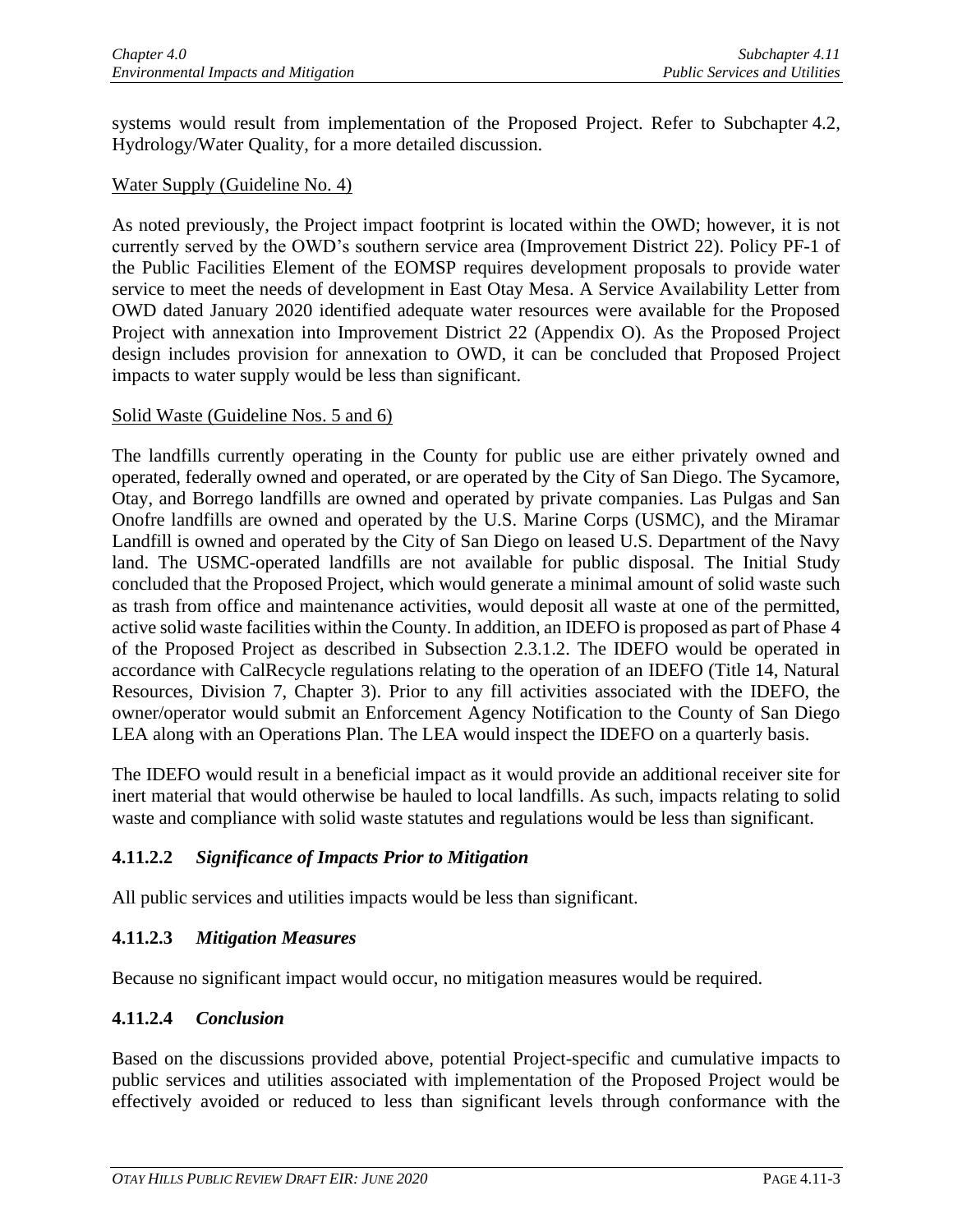established guidelines and regulatory requirements. Accordingly, no mitigation measures would be required.

## **4.11.3 Extraction to Natural Grade Alternative**

## **4.11.3.1** *Analysis of Project Effects and Determination as to Significance*

The Extraction to Natural Grade Alternative would involve the same operations and the same footprint as the Proposed Project but would only be extracted to natural grade elevation and the timeframe of operation would be shorter (20 years versus 120 years for the Proposed Project). Since this alternative is similar to the Proposed Project with respect to public service and utility requirements, it can be assumed that this alternative would, similar to the Proposed Project, also result in less than significant impacts to public services and utilities with respect to fire and police protection, schools, gas and electric facilities, stormwater drainage facilities, water supply or solid waste.

## **4.11.3.2** *Significance of Impacts Prior to Mitigation*

All public services and utilities impacts would be less than significant.

## **4.11.3.3** *Mitigation Measures*

Because no significant impact would occur, no mitigation measures would be required.

### **4.11.3.4** *Conclusion*

No significant impacts relating to public services or utilities would occur as a result of implementation of the Extraction to Natural Grade Alternative and, therefore, no mitigation would be required for the Extraction to Natural Grade Alternative.

## **4.11.4 Extraction to Varying Depth Alternative**

## **4.11.4.1** *Analysis of Project Effects and Determination as to Significance*

The Extraction to Varying Depth Alternative would involve the same operations and the same footprint as the Proposed Project and would consist of four phases consistent with Phases 1 through 4 of the Proposed Project, except that the extraction depth would be reduced to between 50 feet and 200 feet below the existing grade (the Proposed Project would extend to a depth of approximately 525 feet below the existing grade). Phase 1 would include site preparation and the construction of the processing plant. Phase 2 would include cutting the landform to the natural grade elevation that exists along the western perimeter of the site and extraction of material that would extend to a maximum pit floor elevation between 580 feet and 630 feet AMSL. Phase 3 would extend below the Phase 2 area, extracting material to a maximum pit floor elevation between 380 and 530 feet AMSL. Phase 4 would involve backfilling the pit with inert fill material and compacting the material to form pad areas. Since this alternative is similar to the Proposed Project with respect to public service and utility requirements, this alternative would also result in less than significant impacts to public services and utilities with respect to fire and police protection, schools, gas and electric facilities, stormwater drainage facilities, water supply or solid waste.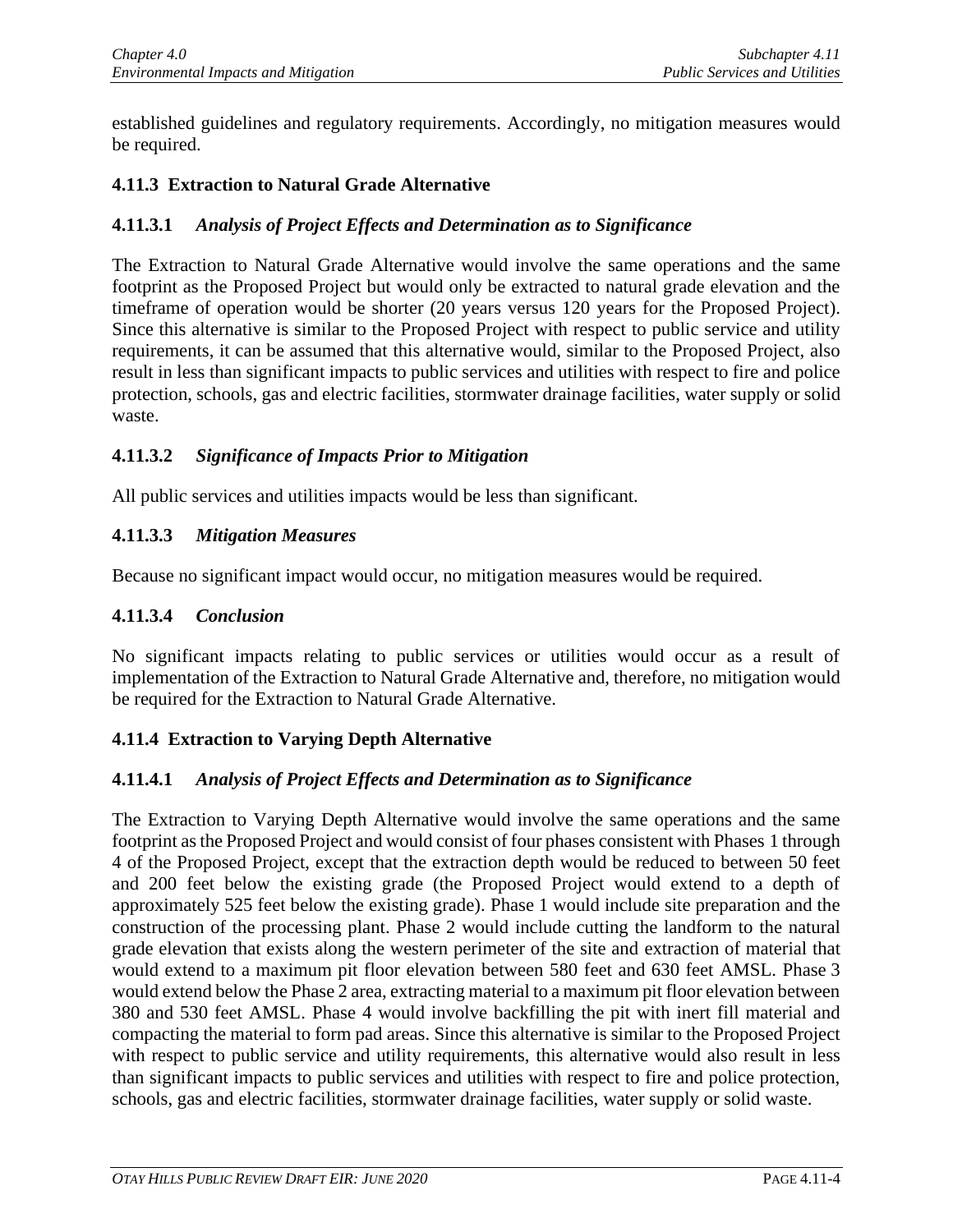## **4.11.4.2** *Significance of Impacts Prior to Mitigation*

All public services and utilities impacts would be less than significant.

#### **4.11.4.3** *Mitigation Measures*

Because no significant impact would occur, no mitigation measures would be required.

#### **4.11.4.4** *Conclusion*

No significant impacts relating to public services or utilities would occur as a result of implementation of the Extraction to Varying Depth Alternative and, therefore, no mitigation would be required for the Extraction to Varying Depth Alternative.

#### **4.11.5 No Project/Existing Plan Alternative**

### **4.11.5.1** *Analysis of Project Effects and Determination as to Significance*

In accordance with the EOMSP, the No Project/Existing Plan Alternative would include the development of industrial uses on approximately 62 acres and the development of 12 dwelling units on 254 acres, which equates to a density of approximately one unit per 20 acres. The EOMSP recognized that implementation of the Specific Plan would generate substantial new demand for public services and utilities in the Public Facilities Element of the EOMSP.

#### Public Services Impacts (Guideline No. 1)

#### Fire Protection

The No Project/Existing Plan Alternative would result in an increased demand for fire protection services. In accordance with the Policy PF-9 of the EOMSP Public Facilities Element, adequate fire protection and emergency medical services shall be provided in East Otay Mesa concurrent with need. Because the new temporarily-located fire station has been constructed, impacts to fire services would be less than significant.

#### Police Protection

As discussed in subsection 3.11.1.2, an interim Sheriff's station was constructed and occupied at the intersection of Otay Mesa Road and Enrico Fermi Drive in October 2009. A permanent 6,000-sf Sheriff's station will be co-located with a future 8,000-sf fire station at the southeast corner of the intersection of Otay Mesa Road and Enrico Fermi Drive. Timing of the permanent station will be determined by the Sheriff's office and based on need within the area; the need determination will occur between October 2014 and October 2019 and will take into consideration how much land is in use or permitted in unincorporated East Otay Mesa. The permanent station will be operational within 24 months of when need is established. Funding for the new police substation would be accomplished through the applicant(s) participation in a Sheriff-Fire CFD for developing properties within the East Otay Mesa area. Because a new Sheriff's station is planned to be constructed in the project vicinity, demand for police services associated with this alternative would not be substantially affected, and less than significant impacts would occur.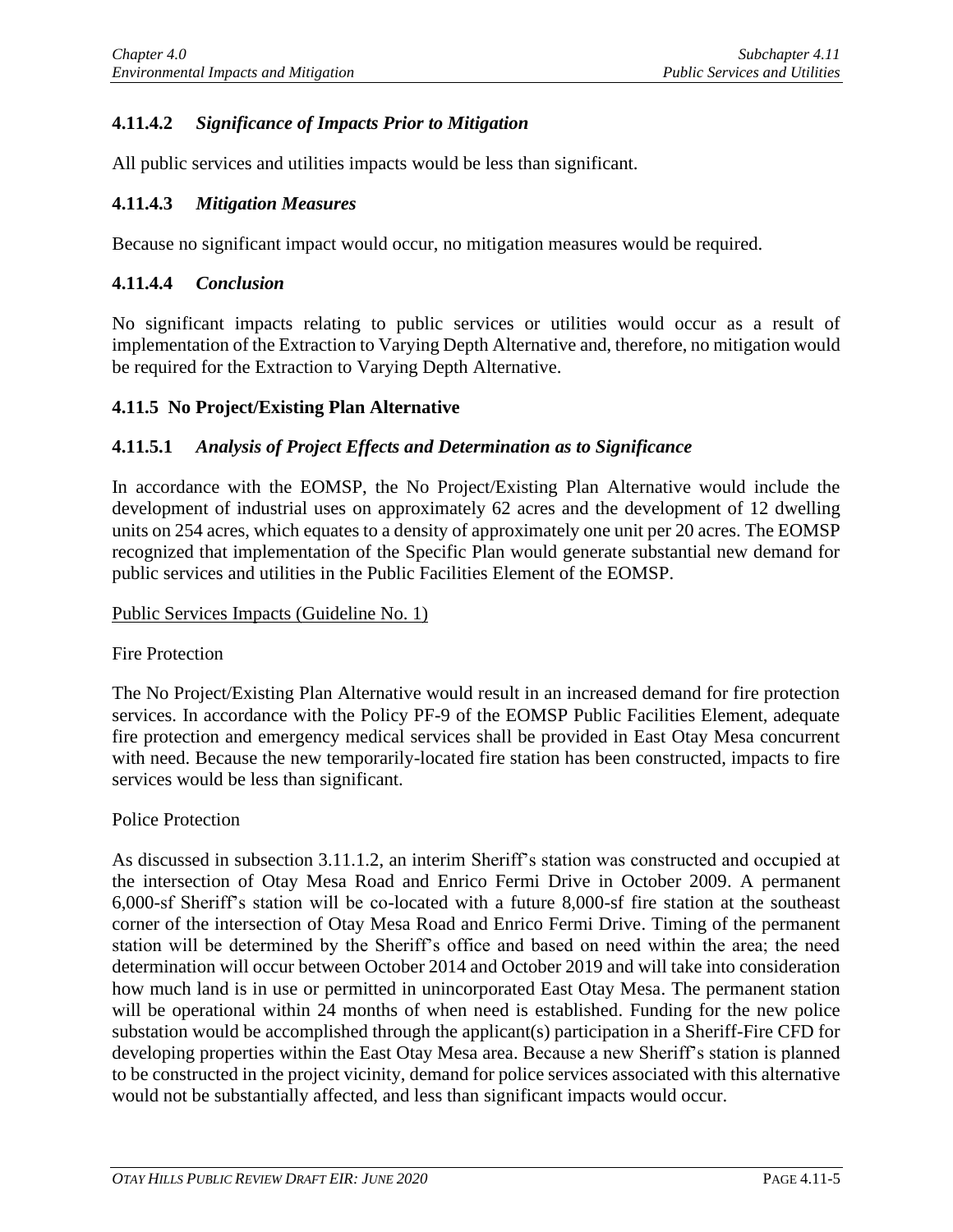## **Schools**

It is assumed that the 12 dwelling units included under the alternative would not result in a significant impact on schools. In addition, the new homes would be assessed school impact fees to help offset any costs associated with the additional demand for public school facilities. Accordingly, impacts to schools would be less than significant under the No Project/Existing Plan Alternative.

### Gas and Electric Facilities (Guideline No. 2)

Construction under this alternative would use only minimal amounts of electricity and gas and would not require new gas or electric facilities or expansion of existing facilities. After construction of this alternative, operations would require substantially more electricity and/or gas than the Proposed Project. Nonetheless, this alternative is unlikely to lead to the requirement of additional gas and electric facilities, or the expansion of existing facilities. Impacts are anticipated to be less than significant.

Any discretionary projects within the area would be required to go through detailed review of environmental impacts before any development is approved. Therefore, mitigation measures would be required for any significant impact associated with gas and electricity usage.

## Stormwater Drainage Facilities (Guideline No. 3)

As discussed in Section 3.11.2.2, the Project site is generally undeveloped, with no known local drainage facilities present. According to the EOMSP, drainage facilities are needed to accommodate the runoff between three major watersheds in East Otay Mesa. Pursuant to Policy PF-6 of the Public Facilities Element of the EOMSP, a storm drain system shall be provided for East Otay Mesa that minimizes surface water degradation, reduces soil erosion, promotes natural beauty, and is otherwise consistent with the BMPs of the CWA. The construction and maintenance of these on-site facilities would be the responsibility of each individual property owner. Given that this alternative is only conceptual in design, it is assumed that the tentative map would include provisions for adequate on-site stormwater facilities that would be consistent with the BMPs of the CWA. For this reason, it can be concluded that no significant impacts related to the capacity of existing or planned storm drain systems would result from implementation of the Existing Plan Alternative. Refer to Subchapter 4.2 for a more detailed discussion.

#### Water Supply (Guideline No. 4)

As noted in Subchapter 3.11, *Public Services and Utilities*, the Project site is located within the OWD's southern service area (Improvement District 22). Policy PF-1 of the Public Facilities Element of the EOMSP requires development proposals to provide water service to meet the needs of development in East Otay Mesa. Therefore, no significant impacts to water supply would occur with implementation of the Existing Plan Alternative.

#### Solid Waste (Guideline Nos. 5 and 6)

Construction and operation of this alternative would result in substantially more solid waste than the Proposed Project. Nonetheless, solid waste impacts associated with the No Project/ Existing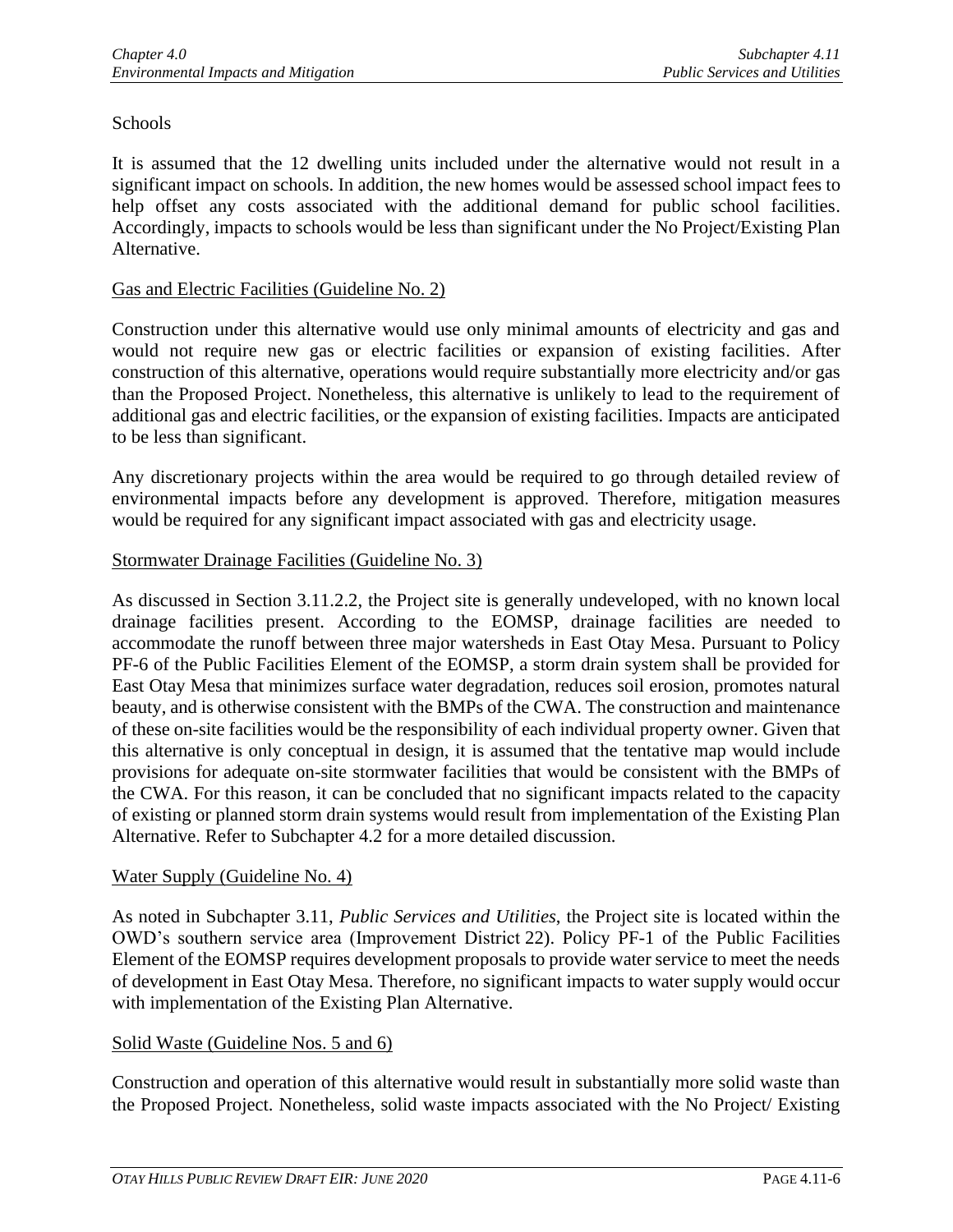Plan Alternative are anticipated to be less than significant; however, any discretionary projects within the area would be required to go through detailed review of environmental impacts before any development is approved. Therefore, mitigation measures would be required for any significant impact associated with solid waste.

## **4.11.5.2** *Significance of Impacts Prior to Mitigation*

All public services and utilities impacts would be less than significant. Nonetheless, any proposed land use would go through discretionary review to determine if any significant public services and/or utilities impacts would occur.

### **4.11.5.3** *Mitigation Measures*

Because no significant impact would occur, no mitigation measures would be required. Any discretionary projects would be required to go through detailed review of environmental impacts before any development is approved, and mitigation measures would be required for any significant public services and/or utilities impacts.

### **4.11.5.4** *Conclusion*

It is assumed that no significant impacts relating to public services or utilities would occur as a result of implementation of the No Project/Existing Plan Alternative and, therefore, no mitigation would be required for the No Project/Existing Plan Alternative.

#### **4.11.6 No Project Alternative**

## **4.11.6.1** *Analysis of Project Effects and Determination as to Significance*

There would be no development associated with this alternative, and, therefore, no impacts upon public services or utilities would be expected.

#### **4.11.6.2** *Significance of Impacts Prior to Mitigation*

No public services and utilities impacts would occur.

#### **4.11.6.3** *Mitigation Measures*

Because no significant impact would occur, no mitigation measures would be required.

#### **4.11.6.4** *Conclusion*

There would be no development associated with this alternative. For this reason, no impacts upon public services or utilities would be anticipated, and, thus, no mitigation measures would be necessary.